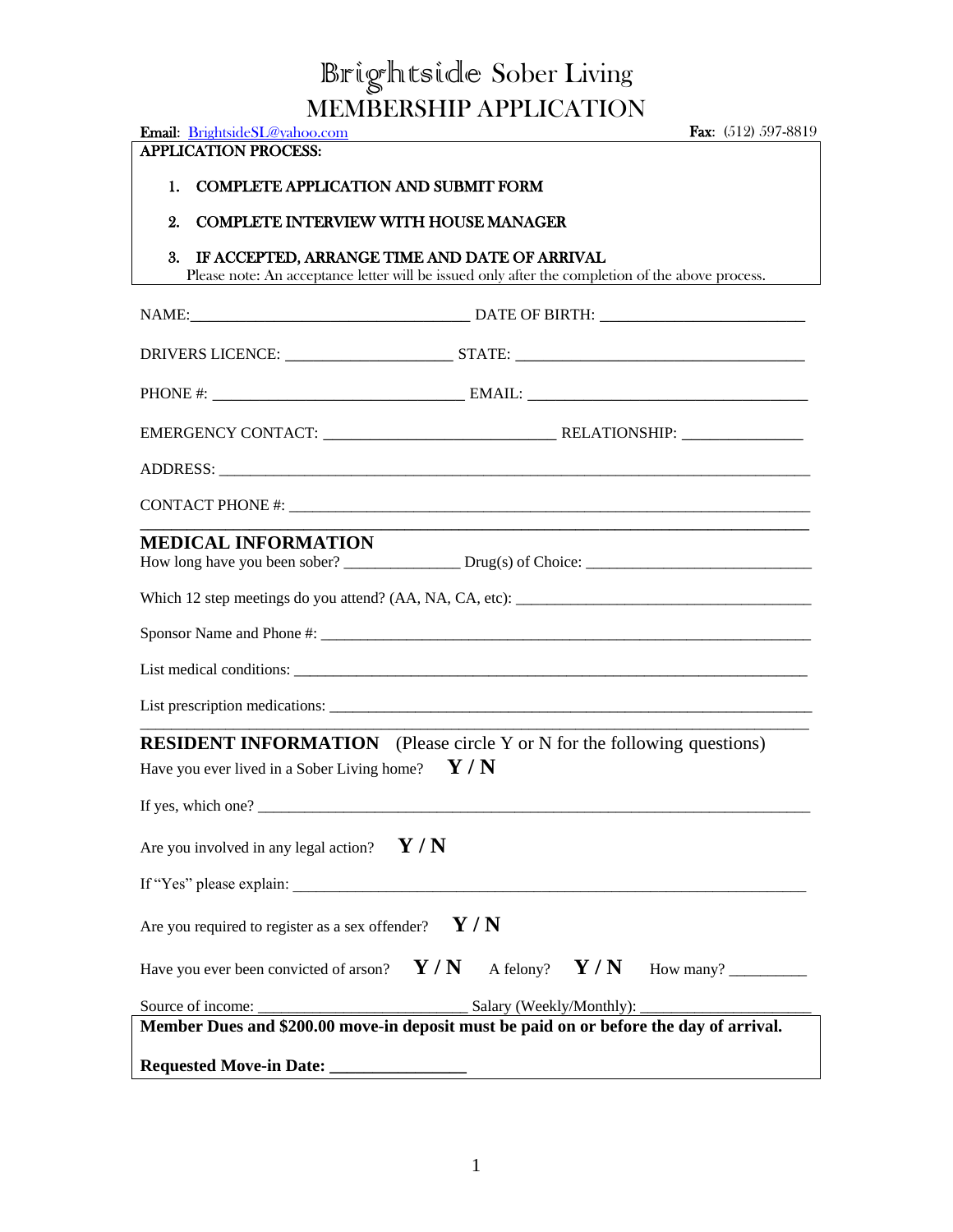## Brightside Sober Living MEMBERSHIP APPLICATION

IMPORTANT NOTICE: Brightside Sober Living is a recovery home which requires expulsion, without prior notice or refund of deposit and fees, of any resident member who is found to be: 1) using alcohol or drugs; 2) engaging in disruptive behavior; or 3) in default of payment of weekly membership fee. All resident tenants of Brightside Sober Living are members of our recovery home. You do NOT have renter's rights or any rights of tenants pursuant to the Texas Property Code, and expressly waive any such rights in exchange for membership privileges.

I have read the above notice and understand that I am applying for membership of Brightside Sober Living as a member of a recovery home. I agree to abide by the responsibilities and requirements of the house and fully subject myself to the rules of the home, which include periodic/random drug testing. I understand that I am subject to immediate expulsion from the home if any of the following occur: 1) I use alcohol or drugs (other than prescribed medications); 2) I engage in disruptive behavior (continued patterns of irresponsible behavior are considered disruptive behavior); 3) I fail to pay my weekly membership fee. I understand that if I leave voluntarily and at least 30 days written notice is given to the house manager, my deposit will be refunded after deductions are made for any unpaid fees, damages or fines for which I am responsible. If less than 30 days notice is given or I am expelled from Brightside Sober Living, I understand that my deposit and member fees will be forfeited.

By signing below, I certify that the information contained in this application is true. I have read and understand the Brightside Sober Living house rules and policies. I understand and accept the above conditions set forth for membership to Brightside Sober Living, and agree to abide by said conditions should I be selected as a member resident.

| <b>SIGNATURE of APPLICANT:</b> |  |
|--------------------------------|--|
|                                |  |

## **TO BE COMPLETED AT TIME OF INTERVIEW**

**The membership application was reviewed with the applicant and he/she acknowledged the IMPORTANT NOTICE and requirements for membership in Brightside Sober Living set forth above. The applicant has reviewed the Brightside Sober Living house rules.**

| <b>SIGNATURE of HOUSE MANAGER:</b> | <b>DATE</b> |
|------------------------------------|-------------|
|------------------------------------|-------------|